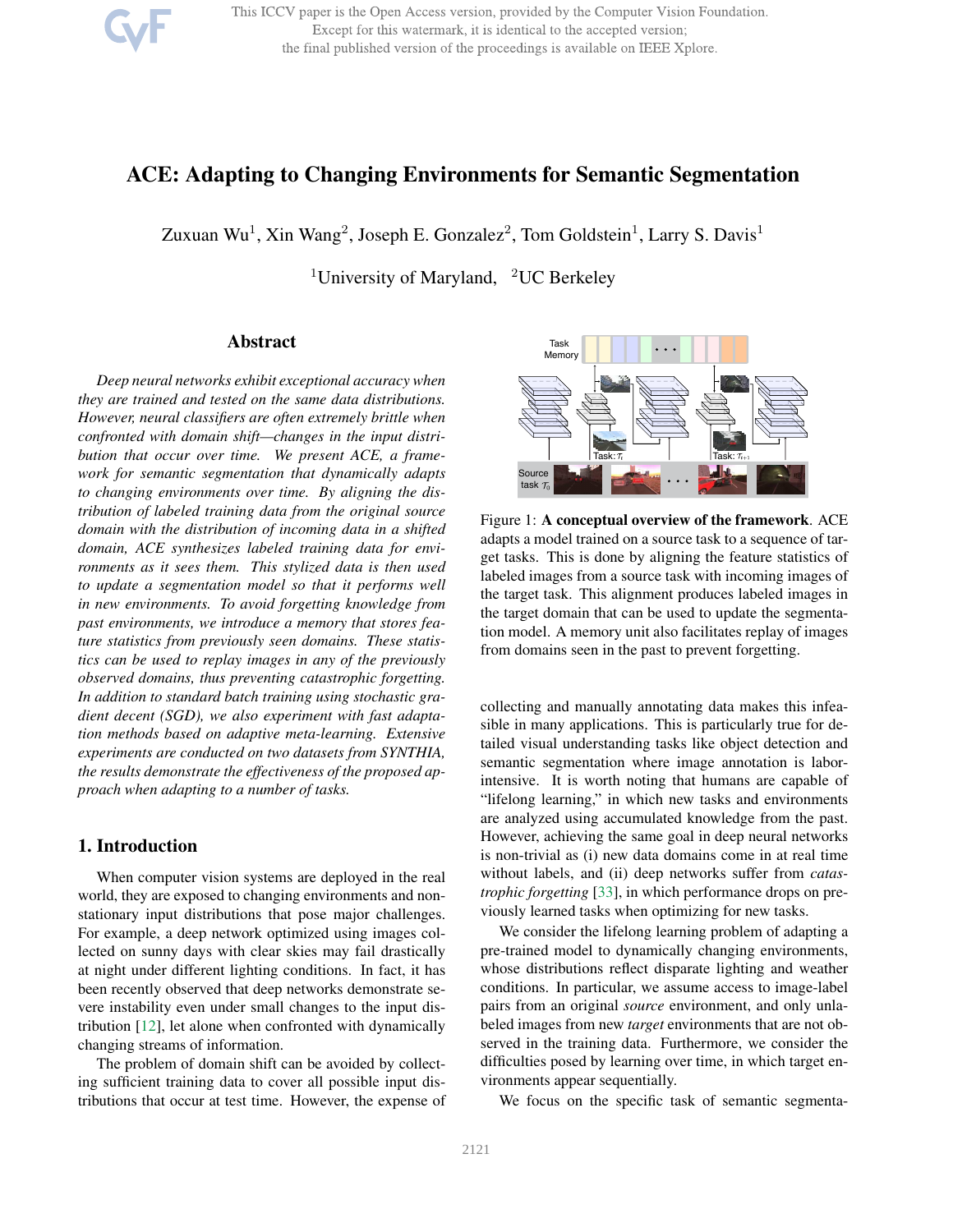tion due to its practical applications in autonomous driving, where a visual recognition system is expected to deal with changing weather and illumination conditions. This application enables us to leverage the convenience of collecting data from different distributions using graphic rendering tools [43, 42].

To this end, we introduce ACE, a framework which adapts a pre-trained segmentation model to a stream of new tasks that arrive in a sequential manner, while storing historical style information in a compact memory to avoid forgetting (see Figure 2 for an overview). In particular, given a new task, we use an image generator to align the distribution of (labeled) source data with the distribution of (unlabeled) incoming target data at the pixel-level. This produces labeled images with color and texture properties that closely reflect the target domain, which are then directly used for training the segmentation network on the new target domain. Style transfer is achieved by renormalizing feature maps of source images so they have first- and second-order feature statistics that match target images [19, 60]. These renormalized feature maps are then fed into a generator network that produces stylized images.

What makes ACE unique is its ability to learn over a lifetime. To prevent forgetting, ACE contains a compact and light-weight memory that stores the feature statistics of different styles. These statistics are sufficient to regenerate images in any of the historical styles without the burden of storing a library of historical images. Using the memory, historical images can be re-generated and used for training throughout time, thus stopping the deleterious effects of catastrophic forgetting. The entire generation and segmentation framework can be trained in a joint end-to-end manner with SGD. Finally, we consider the topic of using adaptive meta-learning to facilitate faster adaptation to new environments when they are encountered.

Our main contributions are summarized below: (1) we present a lightweight framework for semantic segmentation, which is able to adapt to a stream of incoming distributions using simple and fast optimization; (2) we introduce a memory that stores feature statistics for efficient style replay, which facilitates generalization on new tasks without forgetting learned knowledge; (3) we consider meta-learning strategies to speed up the rate of adaptation to new problem domains; (4) we conduct extensive experiments on two subsets of SYNTHIA [44] and the experiments demonstrate the effectiveness of our method when adapting to a sequence of tasks with different weather and lighting conditions.

#### 2. Related Work

Unsupervised Domain Adaptation. Our work relates to unsupervised domain adaptation, which aims to improve the generalization of a pre-trained model when testing on novel distributions without accessing labels. Existing methods

along this line of research aim to reduce domain differences at either the feature or pixel level. In particular, featurelevel adaptation focuses on aligning features used for the target task (*e.g*., classification or segmentation) by minimizing a notion of distance between source and target domains. Such notion of distance can be explicit metrics in the forms of Maximum Mean Discrepancies (MMD) [31, 4], covariances [54], *etc*.; or implicitly estimated to make features domain-invariant using adversarial loss functions such as reversed gradient [8, 9], domain confusion [57], or Generative Adversarial Network [58, 16, 17, 45, 18], *etc*.

On the other hand, pixel-level adaptation transforms images from different domains to look as if they were drawn from the same distribution by using a mapping that reduces inconsistencies in texture and lighting [3, 52, 55, 29]. There are also recent methods seeking to align both pixel-level and feature-level representations simultaneously [15, 62, 69]. In addition, Zhang *et al*. present a curriculum strategy that uses global label distributions and local super-pixel distributions for adaptation [68]. Saleh *et al*. handle foreground classes using detection methods when addressing domain shift [46]. Our framework differs from previous work as we are adapting to a stream of testing domains that arrive sequentially rather than a single fixed one, which is challenging as it requires the network to perform well on both current and all previous domains. Note that although we mainly focus on pixel-level alignment, our method can further benefit from feature-level alignment in the segmentation network, but at the cost of saving raw images as opposed to only feature statistics. Further, our approach is also related to [63, 2, 14] that perform sequential adaptation for classification tasks by aligning at feature-level, while ours focuses on semantic segmentation with alignment at pixel-level.

Image Synthesis and Stylization. There is a growing interest in synthesizing images with Generative Adversarial Networks (GANs) [65, 38, 29], which is formulated as a minimax game between a generator and a discriminator [11]. To control the generation process, a multitude of additional information has been incorporated including labels [36], text [41], attributes [49], and images [21, 25]. GANs have also been used in the context of image-to-image translation, which transfers the style of an image to that of a reference image using either cycle-consistency [71] or mapping into a shared feature space [28, 20]. Without knowing joint distributions of domains, these approaches attempt to learn conditional distributions with marginal distributions from each domain. However, generating high resolution images with GANs still remains a difficult problem and is computationally intensive [23]. In contrast, methods for neural style transfer [10, 19, 59, 37, 22] usually avoid the difficulties of generative modeling, and simply match the feature statistics of Gram matrices [10, 22] or perform channel-wise alignment of mean and variance [27, 19]. In our work, we build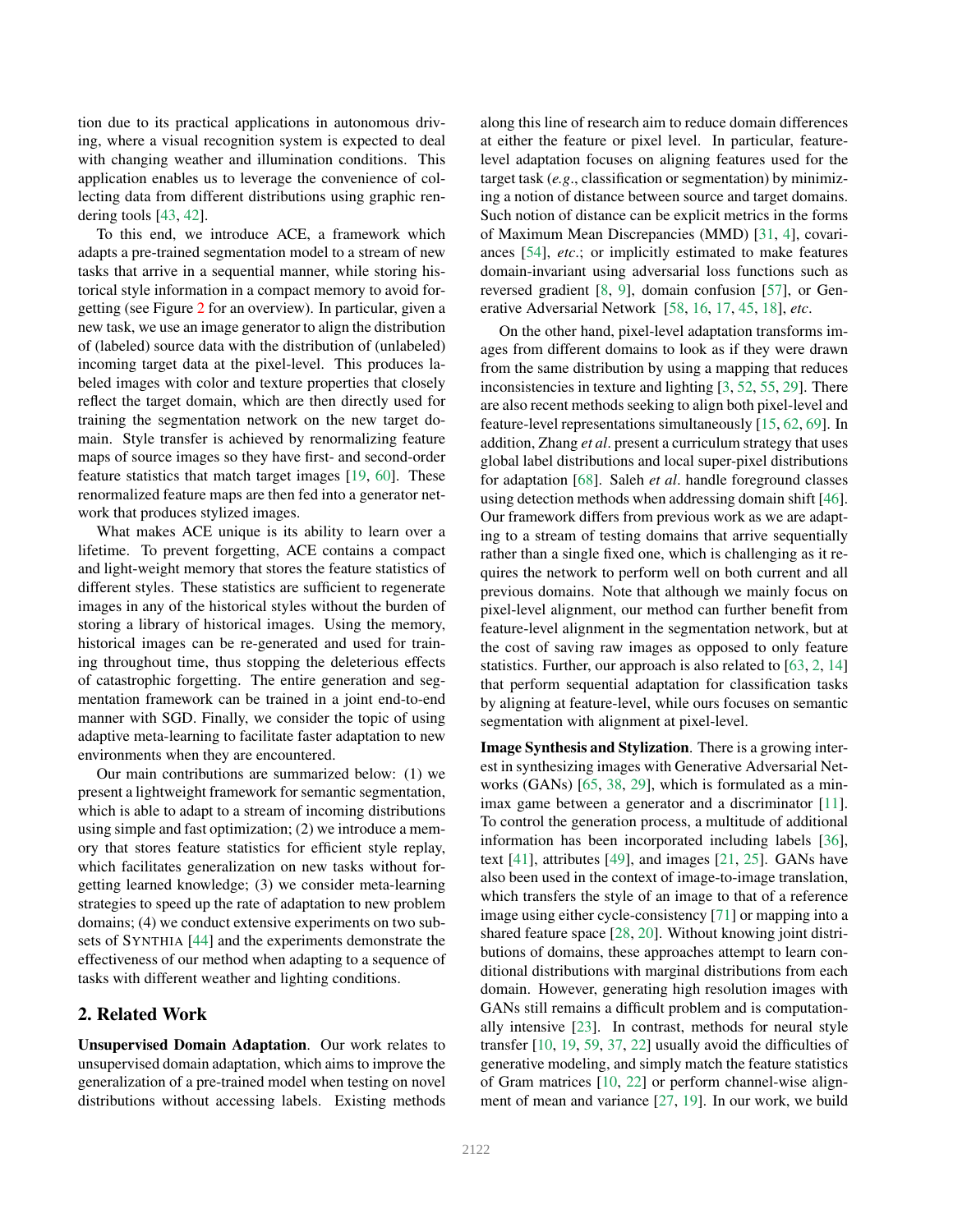

Figure 2: An overview of the proposed framework. Given an incoming task, ACE synthesizes new images that preserve the contents of images from the source task but in the style of a target task. This is done either by transferring style information from incoming images onto the source images, or by sampling style information from the memory unit. With these synthesized images in different styles, the segmentation network is trained to generalize to new tasks without forgetting knowledge learned in the past.

upon style transfer to synthesize new images in the style of images from the current task while preserving the contents of the source image.

Lifelong Learning. Our work is also related to lifelong learning, or continual learning, which learns progressively and adapts to new tasks using knowledge accumulated throughout the past. Most existing work focuses on mitigating catastrophic forgetting when learning new tasks [24, 67, 40, 50, 51, 32, 5]. Several recent approaches propose to dynamically increase model capacities when new tasks arrive [66, 64]. Our work focuses on how to adapt a learned segmentation model in an unsupervised manner to a stream of new tasks, each with image distributions different from those originally used for training. In addition, to avoid forgetting knowledge learned in the past, styles are represented and cataloged using their feature statistics. Because this representation is much smaller than raw images, the framework is scalable.

Meta-Learning. Meta-learning [48, 56], also known as learning to learn, is a setting where an agent ingests a set of tasks, each a learning problem on its own, and then establishes a model that can be quickly adapted to unseen tasks from the same distribution. There are three categories of meta-learners: (i) model-based with an external memory  $[47, 34]$ ; (ii) metric-based  $[61]$ ; and (iii) optimizationbased [7, 35]. Existing approaches mainly focus on few shot classification, regression, and reinforcement learning problems, while our approach focuses on how to adapt segmentation models efficiently.

### 3. Approach

The goal of ACE is to adapt a segmentation model from a source task to a number of sequentially presented target tasks with disparate image distributions. The method transfers labeled source images into target domains to create synthetic training data for the segmentation model, while memorizing style information to be used for style replay to prevent forgetting.

More formally, let  $\mathcal{T}_0$  denote the source task and  $\{\mathcal{T}_i\}_{i=0}^T$ represent  $T$  target tasks that arrive sequentially. We further use  $\bm{X}^0 \ = \ \{(\bm{x}^0_1, \bm{y}^0_1), \cdots, (\bm{x}^0_N, \bm{y}^0_N)\}^{-1}$  to represent the  $N$  images and their corresponding labels used for the source task. The label  $y_i^0$  contains a one-hot label vector for each pixel in the image  $x_i^0$ ; we denote the *i*-th image sample as  $x_i^0 \in \mathbb{R}^{3 \times H \times W}$ , and  $y_i^0 \in \{0, 1\}^{C \times H \times W}$  represents the corresponding label maps, with  $H$  and  $W$  being the height and width respectively and  $C$  denoting the number of classes.

For each subsequent target task, we assume access to only images rather than image-label pairs as in the source task. We further denote the number of target tasks as  $T$  and use  $\boldsymbol{X}^t = \{\boldsymbol{x}_1^t, \cdots, \boldsymbol{x}_{N^t}^t\}$  for  $t \in [1 \cdots T]$  to represent the image set for the *t*-th incoming task, which has  $N<sup>t</sup>$  images of the same resolution as the source data.

ACE contains four key components: an encoder, a generator, a memory, and a segmentation network. The encoder network converts a source image  $x_i^0$  into a feature representation  $z_i^0$  (in our case, a stack of 512 output feature maps).

<sup>&</sup>lt;sup>1</sup>We omit  $\mathcal T$  here for the ease of notation.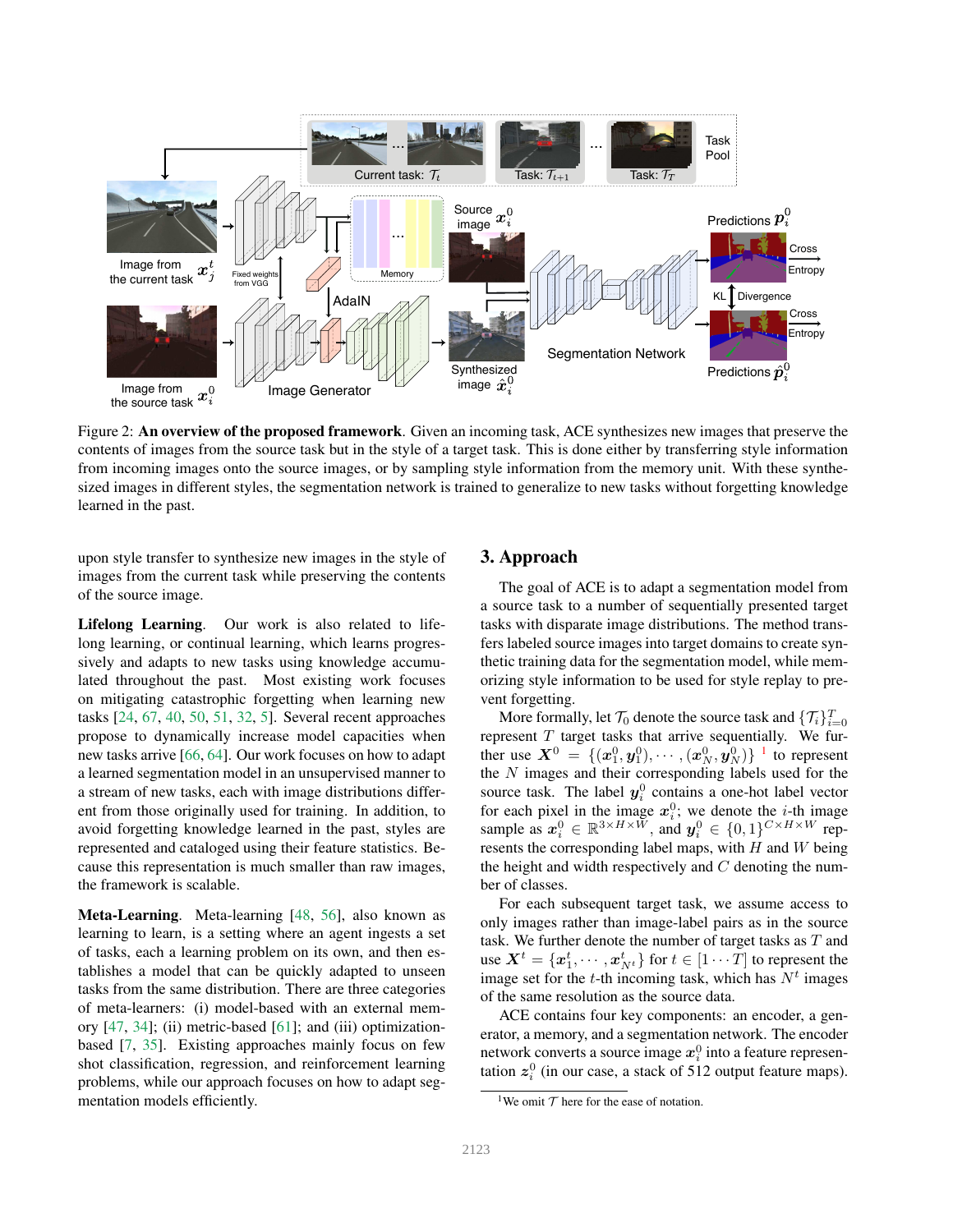The generator network converts feature representations z into images. The style of the resulting image can be controlled/manipulated by modifying the statistics (mean and standard deviation of each feature map) of  $z$  before it is handed to the generator. The memory unit remembers the feature statistics (1024 scalar values per style, corresponding to the mean and standard deviation of each of the 512 feature maps) for each image style/domain. A source image can be stylized into any previously seen domain by retrieving the relevant style statistics from the memory unit, renormalizing the feature maps of the source image to have the corresponding statistics, and then handing the renormalized features to the generator to create an image.

Stylization via the encoder and generator. When a new task is presented, labeled images are created in the new task domain by transferring source images (and their accompanying labels) to the target domain. To do this, we jointly train a generator network for producing target-stylized images, and a segmentation network for processing images in the target domain.

The image generation pipeline begins with an encoder that extracts feature maps from images. We use a pretrained VGG19 network [53] as the encoder, taking the output from relu4 to define  $f_{enc}$ . Following [26, 19], the weights of the encoder are frozen during training to extract fixed representations  $f_{enc}(\boldsymbol{x}_i^0) = \boldsymbol{z}_i^0$  and  $f_{enc}(\boldsymbol{x}_j^t) = \boldsymbol{z}_j^t$ from images  $x_i^0$  and  $x_j^t$ , respectively.

The image generator  $f_{gen}$ , parameterized by weights  $\psi_{gen}$ , de-convolves feature maps into images. The style of the output image can be borrowed from a target image with AdaIN [19], which re-normalizes the feature maps  $(i.e., channels) z_i^0$  of source images to have the same mean and standard deviation as the maps of a selected target image  $z_i^t$ :

$$
\hat{z}_i^0 = \text{AdaIN}(z_i^0, z_j^t) = \sigma(z_j^t) \frac{z_i^0 - \mu(z_i^0)}{\sigma(z_i^0)} + \mu(z_j^t). \tag{1}
$$

Here,  $\sigma(z)$  and  $\mu(z)$  compute the mean and variance of each channel of z, respectively. The normalized feature maps  $\hat{z}_i^0$  can be stuffed into the generator to synthesize a new image  $\hat{x}_i^0 = f_{gen}(\hat{z}_i^0; \psi_{gen})$ . If the parameters  $\psi_{gen}$ are properly tuned, the resulting image will have the contents of  $x_i^0$  but in the style of  $x_j^t$ .

We train the generator so that it acts as an inverse for the encoder; the encoder should map the decoded image (approximately) onto the features that produced it. We enforce this by minimize the following loss function:

$$
\ell_{gen}(\Psi_{gen}) = ||\tilde{z} - \hat{z}_i^0||_2 + ||\mu(\tilde{z}) - \mu(z_j^t)||_2
$$
  
+ 
$$
||\sigma(\tilde{z}) - \sigma(z_j^t)||_2,
$$
 (2)  
where 
$$
\tilde{z} = f_{enc}(f_{dec}(\hat{z}_i^0; \Psi_{gen})).
$$

Here, the first term (the content loss) measures the differences between features of the generated image and the aligned features of the source image with an aim to preserve the contents the source images. The remaining two terms force the generated image into the style of  $x_j^t$  by matching the mean and variance of feature maps per-channel. Note that some authors match Gram matrices  $[10, 62]$  to make styles consistent. We match mean and variances of feature maps as in  $[27, 59]$  since these statistics are simple to optimize and contain enough information to get a good stylization. In contrast to using several layers for alignment [27, 19], we simply match one layer of feature maps from the VGG encoder, which is faster yet sufficient. More importantly, this facilitates lightweight style replay as will be described below.

The segmentation network. The newly synthesized image  $\hat{\boldsymbol{x}}_i^0 = f_{dec}(\tilde{\boldsymbol{z}}; \boldsymbol{\psi}_{gen})$  is handed to the segmentation network  $f_{seg}$ , parameterized by weights  $\psi_{seg}$ . This network produces a map of label vectors  $\hat{p}_i^0 = f_{seg}(\hat{x}_i^0; \psi_{seg})$ , and is trained by minimizing a multi-class cross-entropy loss summed over pixels. In addition, since the synthesized image might lose certain details of the original images that could degrade the performance of the segmentation network, we further constrain outputs of the synthetic image  $\hat{\boldsymbol{x}}_i^0$  from the segmentation network  $\hat{\boldsymbol{p}}_i^0$  to be close to the predictions  $p_i^0$  of the original image  $x_i^0$  before stylization. This is achieved by measuring the KL-divergence between these two outputs, which is similar in spirit to knowledge distillation [13] with the outputs from the original image serving as the teacher. The segmentation loss takes the following form:

$$
\ell_{seg}(\Psi_{seg}) = -\sum_{m=1}^{H \times W} \text{KL}(\hat{\boldsymbol{p}}_{i,m}^0 \parallel \boldsymbol{p}_{i,m}^0)
$$

$$
+ \sum_{c=1}^{C} \boldsymbol{y}_{i,mc}^0 \log(\hat{\boldsymbol{p}}_{i,mc}^0).
$$
(3)

Finally, combining Eqn. 2 and Eqn. 3, we have the following objective function:

$$
\mathcal{L}(\psi) = \mathop{\mathbb{E}}_{\substack{(\boldsymbol{x}^0, \boldsymbol{y}^0) \sim \mathbf{X}^0 \\ \boldsymbol{x}^t \sim \mathbf{X}^t}} \ell_{gen}(\boldsymbol{x}^0, \boldsymbol{x}^t) + \ell_{seg}(\boldsymbol{x}^0, \boldsymbol{y}^0, \boldsymbol{x}^t), \tag{4}
$$

where  $\psi = {\psi_{seg}, \psi_{gen}}$  denotes the parameters of the network. Note that the segmentation loss implicitly depends on the generator parameters because segmentation is performed on the output of the generator.

Memory unit and style replay. Optimizing Eqn 4 reduces the discrepancies between the source task and the target task, yet it is unclear how to continually adapt the model to a sequence of incoming tasks containing potentially different image distributions without forgetting knowledge learned in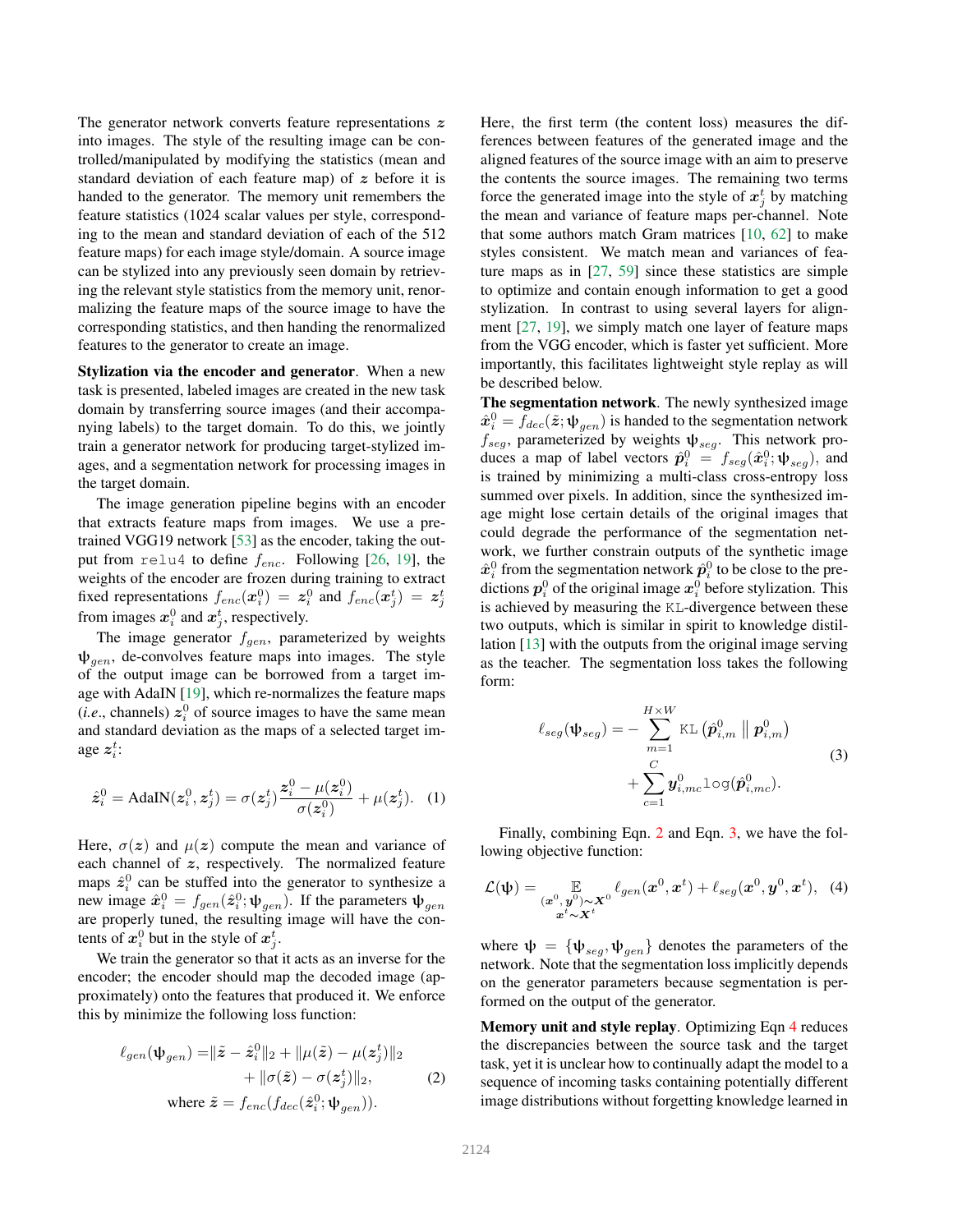the past. A simple way is to store a library of historical images from previous tasks, and then randomly sample images from the library for replay when learning new tasks. However, this requires large working memory which might not be viable, particularly for segmentation tasks, where images are usually of high resolutions (*e.g.*,  $1024 \times 2048$  for images in Cityscapes [42]).

Fortunately, the proposed alignment process in Eqn. 1 synthesizes images from the target distribution using only a source image, and the mean and variance of each channel in the feature maps  $z_j^t$  from a target image. Therefore, we only need to save the feature statistics (512-D for both mean and variance) in the memory  $M$  for efficient replay. When learning the t-th task  $\mathcal{T}_t$ , we select a sample of test images and store their 1024-D feature statistics in the memory. When adapting to the next task  $\mathcal{T}_{t+1}$ , in addition to sampling from  $X^{t+1}$ , we also randomly access the memory  $M$ , which contains style information from previous tasks, to synthesize images that resemble seen tasks on-the-fly for replay.

Faster adaptation via adaptive meta-learning. Recent methods in meta-learning [7, 35, 39] produce flexible models having meta-parameters with the property that they can be quickly adapted to a new task using just a few SGD updates. While standard SGD offers good performance when optimizing Eqn. 4 for a sufficient number of epochs, we now explore whether adaptive meta-learning can produce models that speed up adaptation.

For this purpose, we use Reptile [35], which is an inexpensive approximation of the MAML [7] method. Reptile updates parameters of a meta-model by first selecting a task at random, and performing multiple steps of SGD to finetune the model for that task. Then a "meta-gradient" step is taken in the direction of the fine-tuned parameters. The next iteration proceeds with a different task, and so on, to generate a meta-model with parameters that are only a small perturbation away from the optimal parameters for a wide range of tasks.

To be precise, the Reptile meta gradient  $\mathbf{g}_t(\psi)$  is defined as:

$$
\mathbf{g}_t(\mathbf{\psi}) = \mathbf{\psi}_t - \widetilde{\mathbf{\psi}}, \text{ where } \widetilde{\mathbf{\psi}} = U^k(\mathbf{\psi}_t). \tag{5}
$$

Here  $U^k(\Psi_t)$  denotes k steps of standard SGD for a randomly selected task. To achieve fast adaptation, we sample from the current task as well as the memory to perform meta-updates using meta-gradients from the whole history of tasks. The meta-gradients are then fine-tuned on the current task to evaluate performance. The algorithm is summarized in Alg. 1.

#### 4. Experiments

In this section, we first introduce the experimental setup and then we report results of ACE and provide discussions.

Algorithm 1 Fast Adaptation with Adaptive Meta-Learning

|     | 1: <b>Input:</b> $X^0 = \{ (x_1^0, y_1^0), \cdots, (x_N^0, y_N^0) \}$                                                                   |
|-----|-----------------------------------------------------------------------------------------------------------------------------------------|
|     | 2: A pre-trained segmentation model, whose parameters are $\psi$                                                                        |
|     | 3: The memory is initialized as empty $\mathcal{M} \leftarrow [$                                                                        |
|     | 4: for $t = 1, , T$ do                                                                                                                  |
| 5:  | initialize $\mathcal{D}_t = \emptyset$                                                                                                  |
|     | 6: while $ \mathcal{D}_t  < N^t$ do                                                                                                     |
| 7:  | <b>for</b> iterations = $1, \ldots, I$ <b>do</b>                                                                                        |
| 8:  | Append batch of <i>n</i> image samples $x^t$ to $\mathcal{D}_t$                                                                         |
| 9:  | Sample batches of $(x^s, y^s)$ from the source task                                                                                     |
| 10: | Sample batches of $x^t$ from the t-th task                                                                                              |
| 11: | Compute $z^t$ with the VGG encoder using sampled $x^t$                                                                                  |
| 12: | Sample seen tasks $z^{l}$ ( $l < t$ ) from the memory M                                                                                 |
| 13: | $\psi_t \leftarrow \psi_t - \eta \mathbf{g}_t(\psi)$ , $\mathbf{g}_t(\psi)$ are computed with Eqn. 5                                    |
| 14: | Update M by storing some randomly selected $zt$                                                                                         |
| 15: | end for                                                                                                                                 |
| 16: | $\widetilde{\psi}_t \leftarrow \psi_t - \alpha \nabla \mathcal{L}(\psi_t; \mathcal{D}_t)$<br>$\triangleright$ For testing the t-th task |
| 17: | end while                                                                                                                               |
| 18: | $\Psi_{t+1} \leftarrow \Psi_t$                                                                                                          |
|     | $19:$ end for                                                                                                                           |

## 4.1. Experimental Setup

Datasets and evaluation metrics. Since our approach is designed to process different input distributions sharing the same label space for segmentation tasks, we use data with various weather and lighting conditions from SYNTHIA [44], a large-scale synthetic dataset generated with rendering engines for semantic segmentation of urban scenes. We use SYNTHIA-SEQS, a subset of SYNTHIA showing the viewpoint of a virtual car captured across different seasons. This dataset can be broken down into various weather and illumination conditions including "summer", "winter", "rain", "winter-night", *etc*. (See Table 1). We consider two places from SYNTHIA-SEQS for evaluation, HIGHWAY and NYC-LIKE CITY, which contain 9 and 10 video sequences with different lighting conditions, respectively. We treat each sequence as a task, with around 1, 000 images on average, and each task is further split evenly into a training set and a validation set.

We first train a segmentation model using labeled images in the "dawn" scenario, and then adapt the learned model to the remaining tasks in each of the sequences in an unsupervised setting  $2$ . During the adaptation process, following [68, 16], we only access labeled images from the first task (*i.e*., "dawn"), and unlabeled images from the current task. To evaluate the performance of the segmentation model, we report mean intersection-over-union (mIoU) on the validation set of each task as well as the mean mIoU across all tasks.

Network architectures. We use a pretrained VGG19 network as the encoder, and the architecture of the decoder is detailed in the supplemental material. We evaluate the performance of our framework with three different

<sup>&</sup>lt;sup>2</sup>We use "dawn" as the source domain since it comes first alphabetically in all domains.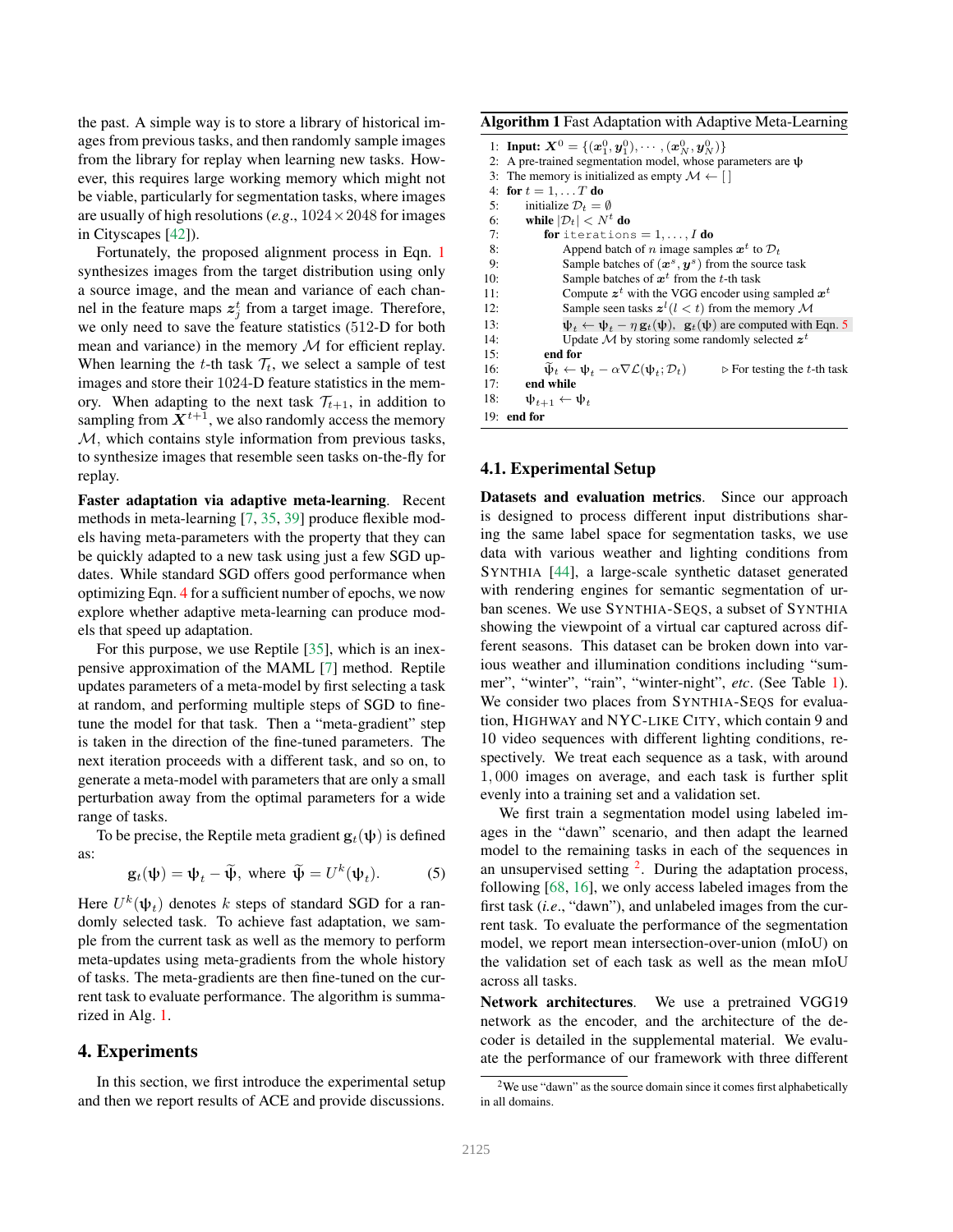|        | <b>HIGHWAY</b> |  |  |  |  |  |  | NYC-LIKE CITY                                                                     |   |                                                          |                          |      |  |             |       |                   |  |  |                              |                                                        |        |                                                             |      |
|--------|----------------|--|--|--|--|--|--|-----------------------------------------------------------------------------------|---|----------------------------------------------------------|--------------------------|------|--|-------------|-------|-------------------|--|--|------------------------------|--------------------------------------------------------|--------|-------------------------------------------------------------|------|
| Method | -ed.<br>E      |  |  |  |  |  |  | Dawn<br>Fall<br>Night<br>Spring<br>Summer<br>Summer<br>Winter<br>Winter<br>Winter | 녊 | nean mIOU                                                | $\sin$                   | Dawn |  | Fall<br>Fog | Night | 品<br>.<br>RainNig |  |  | SoftRain<br>Spring<br>Summer | Sunset                                                 | Winter | mean mIOU                                                   | gain |
| Source |                |  |  |  |  |  |  |                                                                                   |   | A 65.4 61.4 62.3 59.4 62.3 62.1 64.9 50.0 54.5 60.2      | $\overline{a}$           |      |  |             |       |                   |  |  |                              | 46.4 42.0 41.0 37.9 30.2 32.0 42.5 40.9 41.0 38.6 39.3 |        |                                                             |      |
| ACE    |                |  |  |  |  |  |  |                                                                                   |   | A 67.8 65.0 65.4 62.8 65.4 64.8 66.8 55.5 58.5 63.6 3.4  |                          |      |  |             |       |                   |  |  |                              |                                                        |        | 53.9 50.7 52.3 50.2 40.4 42.4 50.6 51.5 52.1 44.5 48.9 9.6  |      |
| Source |                |  |  |  |  |  |  |                                                                                   |   | B 68.9 53.4 50.5 39.2 59.2 59.3 62.5 39.5 32.6 51.7      | $\sim$                   |      |  |             |       |                   |  |  |                              |                                                        |        | 57.7 24.0 25.9 20.8 13.9 15.1 39.1 34.5 36.2 21.6 28.9      |      |
| ACE    |                |  |  |  |  |  |  |                                                                                   |   | B 69.6 65.3 66.2 63.9 66.5 66.7 69.2 53.7 59.0 64.5 12.8 |                          |      |  |             |       |                   |  |  |                              |                                                        |        | 55.8 51.6 51.7 49.8 43.5 48.6 52.7 51.1 52.8 46.0 50.4 21.5 |      |
| Source | C              |  |  |  |  |  |  |                                                                                   |   | 68.3 66.1 66.0 58.2 66.4 65.8 68.3 53.4 53.2 62.8        | $\overline{\phantom{0}}$ |      |  |             |       |                   |  |  |                              | 57.3 50.6 51.4 47.2 36.4 39.0 53.2 52.2 53.1 43.6 48.4 |        |                                                             |      |
| ACE    | $\mathcal{C}$  |  |  |  |  |  |  |                                                                                   |   | 70.7 69.5 69.8 67.9 69.1 68.5 70.9 59.4 63.7 67.7 4.93   |                          |      |  |             |       |                   |  |  |                              |                                                        |        | 58.5 56.1 55.9 54.2 42.6 46.1 55.6 56.4 56.6 50.8 53.3 4.9  |      |

Table 1: Results of different backbone networks used for adapting to changing environments. Here, "Source" denotes directly applying the segmentation model to target tasks without adaptation. A, B, C represent FCN-8s-ResNet101, DeepLab V3+ [6], and ResNet50-PSPNet [70], respectively.

segmentation architectures, FCN-8s-ResNet101, DeepLab V3+ [6], and ResNet50-PSPNet [70], which have demonstrated great success on standard benchmarks. FCN-8s-ResNet101 is an extension of FCN-8s-VGG network [30] that uses ResNet101 with dilations as the backbone, rather than VGG19. ResNet50-PSPNet contains a pyramid pooling module to derive representations at different levels that encompass sufficient context information [70]. DeepLab V3+ [6] introduces a decoder to refine the segmentation results along object boundaries.

Implementation details. We use PyTorch for implementation and use SGD as the optimizer with a weight decay of  $5 \times 10^{-5}$  and a momentum of 0.99. We set the learning rate to 10<sup>−</sup><sup>3</sup> and optimize for 10000 iterations using standard SGD for training both source and target tasks. For fast adaptation with meta-gradients, we perform 50 steps of meta updates. We sample three source images in a minibatch for training, and for each of these images from the source task we randomly sample two reference images, one from the current target task and one from the memory, as style references for generating new images. For style replay, the memory caches 100 feature vectors per task representing style information from 100 target images.

#### 4.2. Results and Discussion

Effectiveness of adapting to new tasks. Table 1 presents the results of ACE and comparisons with source only methods, which directly apply the model trained on the source task to target tasks without any adaptation. We can observe that the performance of the source model degrades drastically when the distributions of the target task are significantly different from the source task (*i.e*., 15.4% drop from "dawn" to "'winter" and 10.9% drop from "dawn" to "winter night" with FCN-8s-ResNet101). On the other hand, ACE can effectively align feature distributions between the source task and target tasks, outperforming source only methods by clear margins. For example, ACE achieves a 3.4 and 9.6 (absolute percentage points) gain with FCN-8s-ResNet101 on HIGHWAY and NYC-LIKE CITY, respectively. In addition, we can see similar trends using both ResNet50-PSPNet and DeepLab V3+, confirming the fact that the framework is applicable to different top-performing networks for segmentation. Comparing across different networks, ResNet50-PSPNet offers the best mean mIoUs on both datasets after adaptation. Although DeepLab V3+ achieves the best results on the source task, its generalization ability is limited with more than 36.3% performance drop when applying to the "winter night" task. However, ACE can successfully bring back the performance with adaptation. Furthermore, we also observe that the performance on HIGHWAY is higher than that on NYC-LIKE CITY using different networks, which results from the fact the scenes are more cluttered with small objects like "traffic signs" in a city in contrast to highways. Figure 4 further visualizes the prediction maps generated by ACE and source only methods using ResNet50-PSPNet on HIGHWAY.

| Method     | Styles per task | <b>HIGHWAY</b> | NYC-LIKE CITY |  |  |  |  |
|------------|-----------------|----------------|---------------|--|--|--|--|
| Source     |                 | 60.2           | 39.3          |  |  |  |  |
| <b>ACE</b> | $\Omega$        | 61.2           | 46.2          |  |  |  |  |
| <b>ACE</b> | 200             | 64.0           | 49.2          |  |  |  |  |
| <b>ACE</b> | 100             | 63.6           | 48.9          |  |  |  |  |

Table 2: The performance of ACE depends on the number of exemplar style features stored in the memory unit. The default number of features per task is 100, although we find that slight improvements can be made by increasing the number of stored vectors.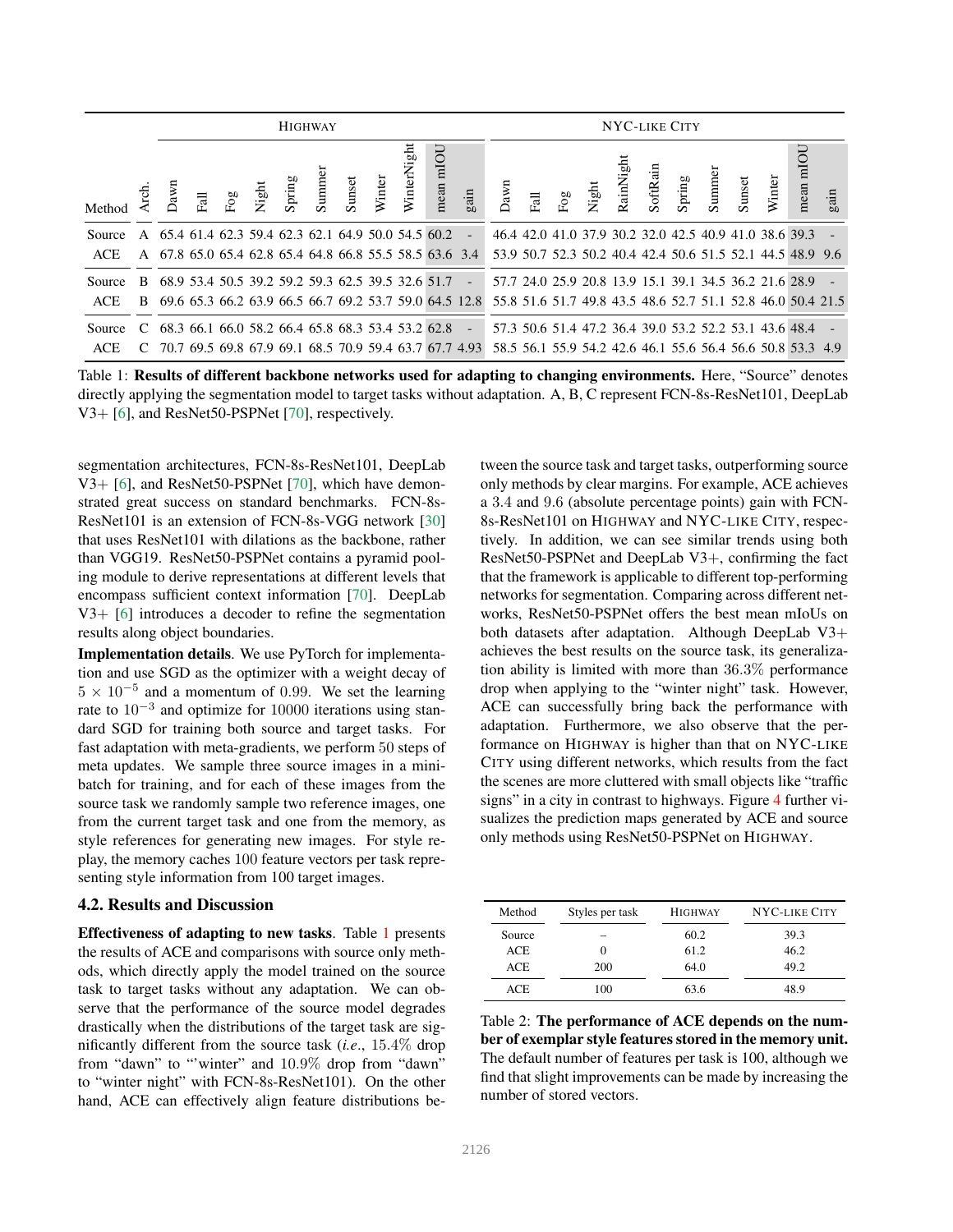Effectiveness of style replay. We now investigate the performance of style replay using different numbers of feature vectors per task in the memory. Table 2 presents the results. The accuracy of ACE degrades by 2.4% and 2.9% on HIGH-WAY and NYC-LIKE CITY respectively when no samples are used for replay, which confirms that style replay can indeed help revisiting previously learned knowledge to prevent forgetting. ACE without reply is still better than source only methods due to the fact the segmentation network is still being updated with inputs in different styles. When storing more exemplar feature vectors (*i.e*., 200 per task) into the memory, ACE can be slightly improved by 0.4% and 0.3% on HIGHWAY and NYC-LIKE CITY, respectively. Here we simply use a random sampling approach to regenerate images in any of the historical styles, and we believe the sampling approach could be further improved with more advanced strategies [5].

Comparisons with prior art. We now compare with several recently proposed approaches based on FCN-8s-ResNet101: (1) SOURCE-REVERSE transfers testing images to the style of source images and then directly applies the segmentation model; (2) IADA aligns the feature distributions of the current task to those of a source task [63] in a sequential manner using adversarial loss functions [58] such that the feature distributions can no longer be differentiated by a trained critic; (3) ADDA-REPLAY stores previous samples and prediction scores and uses a matching loss to constrain the segmentation outputs from previous tasks to remain constant as adaptation progresses. The results are summarized in Table 3. We can see that ACE achieves the best results, outperforming other methods by clear margins, particularly on NYC-LIKE CITY where a 6.9% gain is achieved.

| Method                        | <b>HIGHWAY</b> | NYC-LIKE CITY |  |  |  |  |  |
|-------------------------------|----------------|---------------|--|--|--|--|--|
| Source                        | 60.2           | 39.3          |  |  |  |  |  |
| <b>SOURCE-REVERSE</b>         | 59.4           | 33.1          |  |  |  |  |  |
| IADA [63]                     | 60.7           | 40.4          |  |  |  |  |  |
| ADDA-REPLAY [2]               | 61.9           | 42.0          |  |  |  |  |  |
| <b>ACE</b><br><b>ACE-ADDA</b> | 63.6<br>64.3   | 48.9<br>494   |  |  |  |  |  |

Table 3: Comparisons with prior art. We compare to two baseline methods, in addition to IADA [63] and ADDA-REPLAY [2].

Although SOURCE-REVERSE is a straightforward way to align feature distributions, the performance is worse than directly applying the source model. We suspect that this performance drop occurs because of small but systematic differences between the original source data on which the segmentation engine was trained, and the style transferred data on which no training ever occurs. In contrast, ACE trains the segmentation network on synthesized images, and



Figure 3: Results of fast adaptations using ACE-Meta. ACE-Slow: full batch training with SGD for 10K iterations. ACE-Fast: batch training with SGD using 600 iterations (the same number as ACE-Meta). Task indices correspond to task names in Table 1.

constrains the segmentation output on generated images to be compatible with output on the original source image. In addition, IADA improves the source only model slightly by aligning feature distributions in a sequential manner, however, it relies on an adversarial loss function that is hard to optimize [1]. More importantly, while IADA proves to be successful for classification tasks, for tasks like segmentation where multiple classifiers are used for deep supervision [70, 30] at different distance scales, it is hard to know which feature maps to align to achieve the best performance. Further, we can also see that ADDA-REPLAY offers better results compared to IADA by using a memory to replay, however this requires storing all samples from previous tasks.

Note that ADDA [58] focuses on aligning distributions at the feature-level rather than the pixel-level, and this reduces low-level discrepancies in our approach. Yet, our approach is complimentary to approaches that explore feature-level alignment in the segmentation network at the cost of storing image samples for replay. When combining ADDA with ACE, 0.7% and 0.6% further improvements are achieved on both HIGHWAY and NYC-LIKE CITY.

Fast adaptation with meta-updates. ACE achieves good results by batch training on each task using tens of thousands of SGD updates. We are also interested in how to adapt to the target task quickly by leveraging recent advances of meta-learning. We propose the meta-update method (ACE-Meta) which uses Reptile for learning metaparameters, which are then fine-tuned to a specific task using only 600 iterations of SGD. We compare to ACE-Fast, which also uses 600 iterations per task, but without metalearning, and also ACE-Slow, which uses full batch training with SGD for 10K iterations. The results are summarized in Figure 3. ACE-Meta achieves better performance compared to ACE-Fast, trained under the same settings, almost for all the target tasks on both HIGHWAY and NYC-LIKE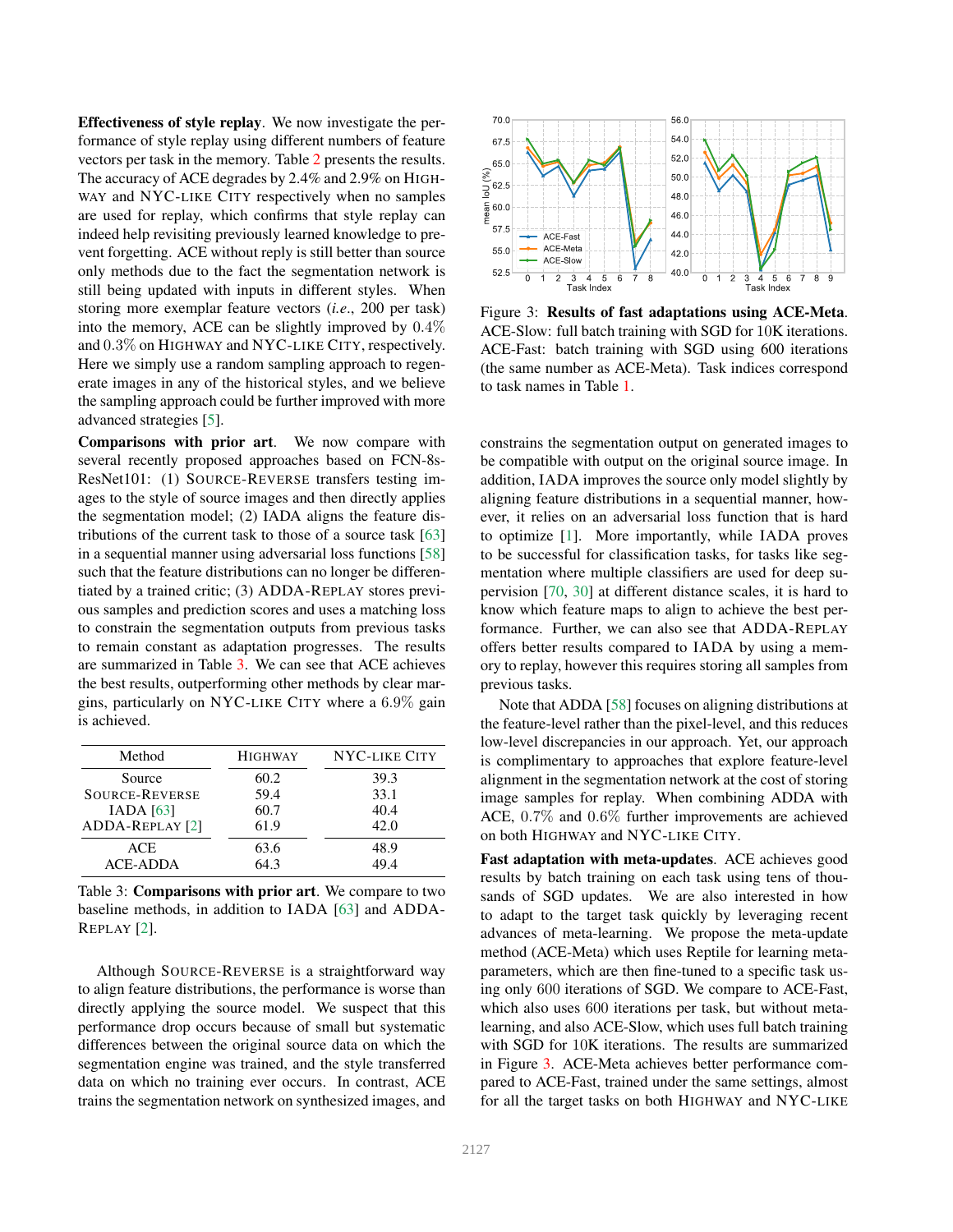

Figure 4: Visualizations of prediction maps by different methods. Prediction results from sampled images using ResNet50-PSPNet and the corresponding source only model. The color black indicates a class to be ignored during training.

CITY, and we observe clear gains when applying the model to "winter" and "winter night". Moreover, the results of ACE-Meta are on par with full batch training with SGD, demonstrating that meta-updates are able to learn the structures among different tasks.

Image generation with GANs. We compare images generated by ACE to MUNIT [20] in Figure 5. MUNIT learns to transfer the style of images from one domain to another by learning a shared space regularized by cycle consistency, and compared to CycleGAN [71], it is able synthesize a diverse set of results with a style encoder and a content encoder that disentangle the generation of style and content. Note that MUNIT also relies on AdaIN to control the style, but uses a GAN loss for generation. We can see that image generated with our approach preserves more detailed content (*e.g*., facade of the building), and successfully transfers the snow to the walkway, while there are artifacts (*e.g*., blurred regions) in the image generated with MUNIT.

#### 5. Conclusion

We presented ACE, a framework that dynamically adapts a pre-trained model to a sequential stream of unlabeled tasks that suffer from domain shift. ACE leverages style replay to generalize well on new tasks without forgetting knowledge acquired in the past. In particular, given a new task, we introduced an image generator to align distributions at the pixel-level by synthesizing new images with the contents of the source task but in the style of the target task such that label maps from source images can be directly used for training the segmentation network. These generated images are used to optimize the segmentation network to adapt to new target distributions. To prevent forgetting, we also intro-



Figure 5: Comparisons with different image synthesis methods. Images generated with our method and comparisons with MUNIT by transferring the image from "dawn" to "winter".

duce a memory unit that stores the image statistics needed to produce different image styles, and replays these styles over time to prevent forgetting. We also study how metalearning strategies can be used to accelerate the speed of adaptation. Extensive experiments are conducted on SYN-THIA and demonstrate that the proposed framework can effectively adapt to a sequence of tasks with shifting weather and lighting conditions. Future directions for research include how to handle distribution changes that involve significant geometry mismatch.

Acknowledgment Zuxuan Wu and Larry Davis are supported by Facebook and the Office of Naval Research under Grant N000141612713. Tom Goldstein is supported by DARPAs Lifelong Learning Machines and YFA programs, the NSF (DMS1912866), the AFOSR MURI program, and the Sloan Foundation.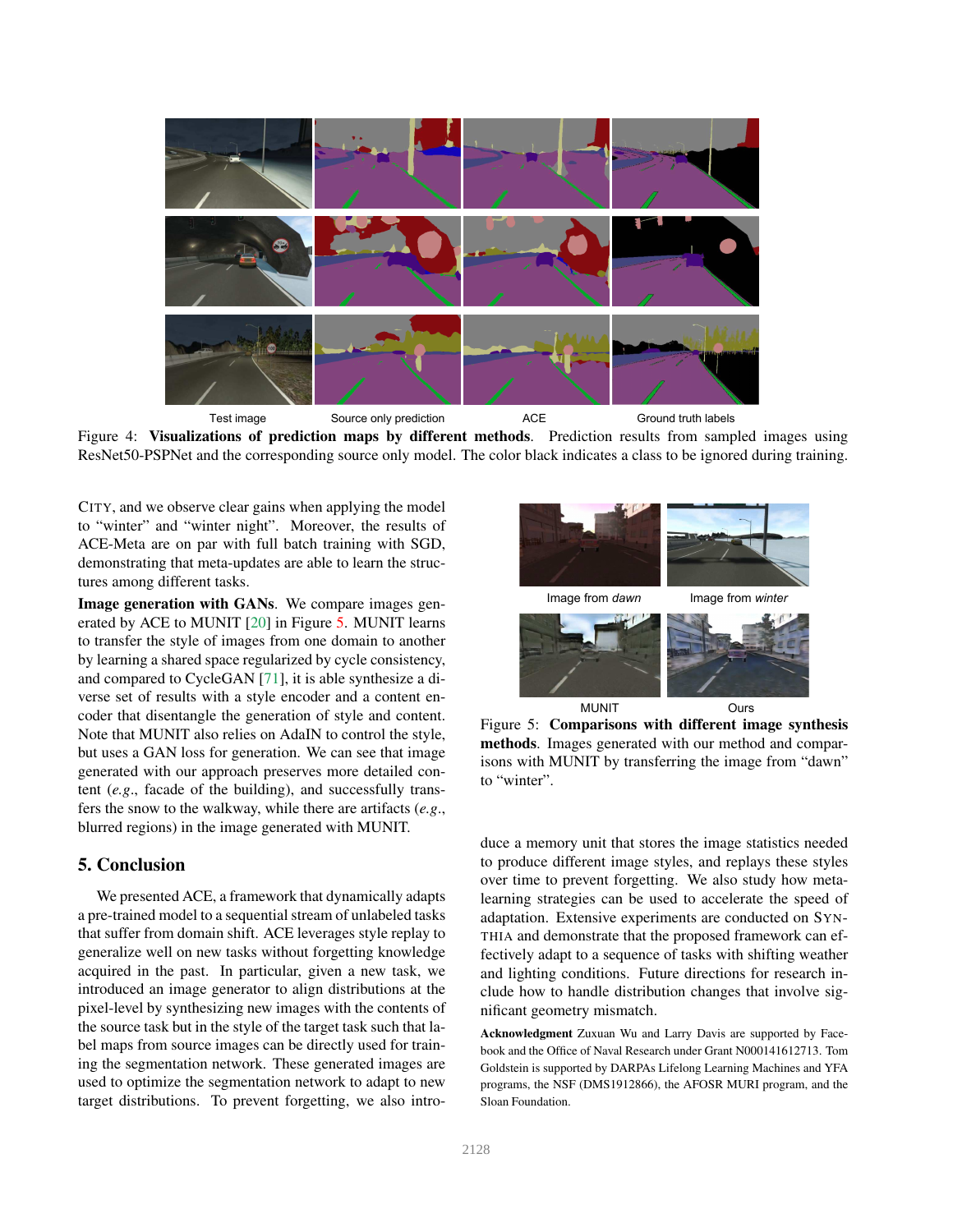### References

- [1] Martin Arjovsky and Léon Bottou. Towards principled methods for training generative adversarial networks. In *ICLR*, 2017. 7
- [2] Andreea Bobu, Eric Tzeng, Judy Hoffman, and Trevor Darrell. Adapting to continuously shifting domains. In *ICLR Workshop*, 2018. 2, 7
- [3] Konstantinos Bousmalis, Nathan Silberman, David Dohan, Dumitru Erhan, and Dilip Krishnan. Unsupervised pixellevel domain adaptation with generative adversarial networks. In *CVPR*, 2017. 2
- [4] Konstantinos Bousmalis, George Trigeorgis, Nathan Silberman, Dilip Krishnan, and Dumitru Erhan. Domain separation networks. In *NIPS*, 2016. 2
- [5] Francisco M. Castro, Manuel J. Marin-Jimenez, Nicolas Guil, Cordelia Schmid, and Karteek Alahari. End-to-end incremental learning. In *ECCV*, 2018. 3, 7
- [6] Liang-Chieh Chen, Yukun Zhu, George Papandreou, Florian Schroff, and Hartwig Adam. Encoder-decoder with atrous separable convolution for semantic image segmentation. In *ECCV*, 2018. 6
- [7] Chelsea Finn, Pieter Abbeel, and Sergey Levine. Modelagnostic meta-learning for fast adaptation of deep networks. In *ICML*, 2017. 3, 5
- [8] Yaroslav Ganin and Victor S. Lempitsky. Unsupervised domain adaptation by backpropagation. In *ICML*, 2015. 2
- [9] Yaroslav Ganin, Evgeniya Ustinova, Hana Ajakan, Pascal Germain, Hugo Larochelle, François Laviolette, Mario Marchand, and Victor Lempitsky. Domain-adversarial training of neural networks. *JMLR*, 2016. 2
- [10] Leon A Gatys, Alexander S Ecker, and Matthias Bethge. Image style transfer using convolutional neural networks. In *CVPR*, 2016. 2, 4
- [11] Ian Goodfellow, Jean Pouget-Abadie, Mehdi Mirza, Bing Xu, David Warde-Farley, Sherjil Ozair, Aaron Courville, and Yoshua Bengio. Generative adversarial nets. In *NIPS*, 2014. 2
- [12] Dan Hendrycks and Thomas Dietterich. Benchmarking neural network robustness to common corruptions and perturbations. In *ILCR*, 2019. 1
- [13] Geoffrey E. Hinton, Oriol Vinyals, and Jeffrey Dean. Distilling the knowledge in a neural network. *CoRR*, 2015. 4
- [14] Judy Hoffman, Trevor Darrell, and Kate Saenko. Continuous manifold based adaptation for evolving visual domains. In *CVPR*, 2014. 2
- [15] Judy Hoffman, Eric Tzeng, Taesung Park, Jun-Yan Zhu, Phillip Isola, Kate Saenko, Alexei A Efros, and Trevor Darrell. Cycada: Cycle-consistent adversarial domain adaptation. In *ICML*, 2018. 2
- [16] Judy Hoffman, Dequan Wang, Fisher Yu, and Trevor Darrell. Fcns in the wild: Pixel-level adversarial and constraint-based adaptation. *CoRR*, 2016. 2, 5
- [17] Weixiang Hong, Zhenzhen Wang, Ming Yang, and Junsong Yuan. Conditional generative adversarial network for structured domain adaptation. In *CVPR*, 2018. 2
- [18] Haoshuo Huang, Qixing Huang, and Philipp Krahenbuhl. Domain transfer through deep activation matching. In *ECCV*, 2018. 2
- [19] Xun Huang and Serge Belongie. Arbitrary style transfer in real-time with adaptive instance normalization. In *ICCV*, 2017. 2, 4
- [20] Xun Huang, Ming-Yu Liu, Serge Belongie, and Jan Kautz. Multimodal unsupervised image-to-image translation. In *ECCV*, 2018. 2, 8
- [21] Phillip Isola, Jun-Yan Zhu, Tinghui Zhou, and Alexei A. Efros. Image-to-image translation with conditional adversarial networks. In *CVPR*, 2017. 2
- [22] Justin Johnson, Alexandre Alahi, and Li Fei-Fei. Perceptual losses for real-time style transfer and super-resolution. In *ECCV*, 2016. 2
- [23] Tero Karras, Timo Aila, Samuli Laine, and Jaakko Lehtinen. Progressive growing of gans for improved quality, stability, and variation. In *ICLR*, 2018. 2
- [24] James Kirkpatrick, Razvan Pascanu, Neil Rabinowitz, Joel Veness, Guillaume Desjardins, Andrei A Rusu, Kieran Milan, John Quan, Tiago Ramalho, Agnieszka Grabska-Barwinska, et al. Overcoming catastrophic forgetting in neural networks. *PNAS*, 2017. 3
- [25] Christian Ledig, Lucas Theis, Ferenc Huszár, Jose Caballero, Andrew Cunningham, Alejandro Acosta, Andrew Aitken, Alykhan Tejani, Johannes Totz, Zehan Wang, et al. Photorealistic single image super-resolution using a generative adversarial network. In *CVPR*, 2017. 2
- [26] Yijun Li, Chen Fang, Jimei Yang, Zhaowen Wang, Xin Lu, and Ming-Hsuan Yang. Universal style transfer via feature transforms. In *NIPS*, 2017. 4
- [27] Yanghao Li, Naiyan Wang, Jiaying Liu, and Xiaodi Hou. Demystifying neural style transfer. In *IJCAI*, 2018. 2, 4
- [28] Ming-Yu Liu, Thomas Breuel, and Jan Kautz. Unsupervised image-to-image translation networks. In *NIPS*, 2017. 2
- [29] Ming-Yu Liu Liu and Oncel Tuzel. Coupled generative adversarial networks. In *NIPS*, 2016. 2
- [30] Jonathan Long, Evan Shelhamer, and Trevor Darrell. Fully convolutional networks for semantic segmentation. In *CVPR*, 2015. 6, 7
- [31] Mingsheng Long, Yue Cao, Jianmin Wang, and Michael I. Jordan. Learning transferable features with deep adaptation networks. In *ICML*, 2015. 2
- [32] David Lopez-Paz et al. Gradient episodic memory for continual learning. In *NIPS*, 2017. 3
- [33] Michael McCloskey and Neal J Cohen. Catastrophic interference in connectionist networks: The sequential learning problem. In *Psychology of learning and motivation*. 1989. 1
- [34] Tsendsuren Munkhdalai and Hong Yu. Meta networks. In *ICML*, 2017. 3
- [35] Alex Nichol, Joshua Achiam, and John Schulman. On firstorder meta-learning algorithms. *CoRR*, 2018. 3, 5
- [36] Augustus Odena, Christopher Olah, and Jonathon Shlens. Conditional image synthesis with auxiliary classifier gans. In *ICML*, 2017. 2
- [37] Guim Perarnau, Joost van de Weijer, Bogdan Raducanu, and Jose M Alvarez. Invertible conditional gans for image edit- ´ ing. In *NIPS Workshop*, 2016. 2